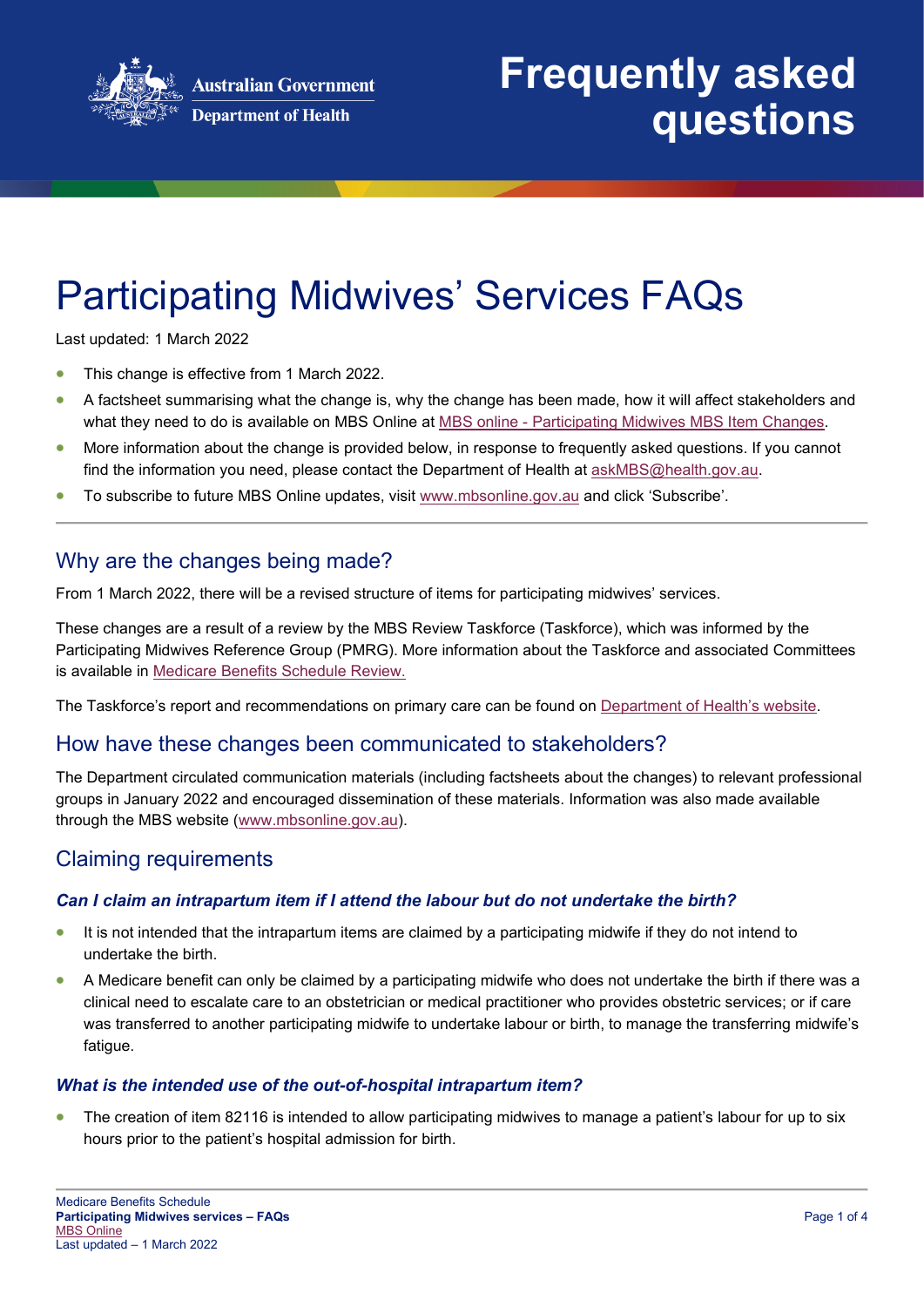

# **Frequently asked questions**

- The attendance may take place in a range of out of hospital settings including the in the patient's home, clinics, health units, a medical practice or the participating midwife's rooms.
- It is expected that item 82116 will be co-claimed with the applicable in-hospital intrapartum item/s.

#### *If I attend a homebirth can I claim 82116?*

- No. Medicare benefits are not payable for homebirths.
- The stipulation that the item is not claimable if a birth is performed during the attendance is to ensure that MBS benefits are not payable for home births. The participating midwife must continue to exercise best practice or their clinical judgment where an unexpected birth occurs. If a home birth is performed during the attendance, unexpected or planned, this item will not be claimable.
- If a birth unexpectedly occurs during the patient's transfer to hospital, the participating midwife's attendance for the management of labour prior to the transfer is still claimable under item 82116.

### *The in-hospital intrapartum attendances items are time based. What does the time component cover?*

- The MBS items cover the period of total attendance by a participating midwife of an in-hospital patient in labour, including birth where performed.
- These items are claimable from when the patient is admitted to hospital.
- Breaks taken to manage fatigue are not counted towards the total claimable meaning the participating midwife can go on a break and then continue the attendance.
- The time taken to conduct a patient handover to another participating midwife is counted towards the total attendance.

#### *What is the intended use of the in-hospital intrapartum items?*

- To manage working hours during birth and labour, participating midwives will be able to flexibly transfer care to another participating midwife when they deem it appropriate to do so, to negate the impacts of fatigue while supporting the continuity of care model.
- The first participating midwife will be able to transfer care to a second midwife and if required, may return after a rest to resume caring for the patient in labour. The first midwife will be able to claim 82118 (up to 6 hours) or 82120 (between 6 - 12 hours) depending on the collective attendance time.
- The second participating midwife will be able to claim 82123 (up to 6 hours) or 82125 (between 6 12 hours) depending on the collective attendance time and if required, return care of the patient to the first midwife, or transfer care to a third participating midwife. A third participating midwife will be able to claim 82127 (up to 6 hours) and if the birth has not occurred, will either return care of the patient to the first or second participating midwife. 82127 cannot be claimed by the third participating midwife if the second participating midwife claims item 82125 (between 6 - 12 hours). This is due to the 30-hour collective limit for intrapartum attendance items (in hospital and out of hospital).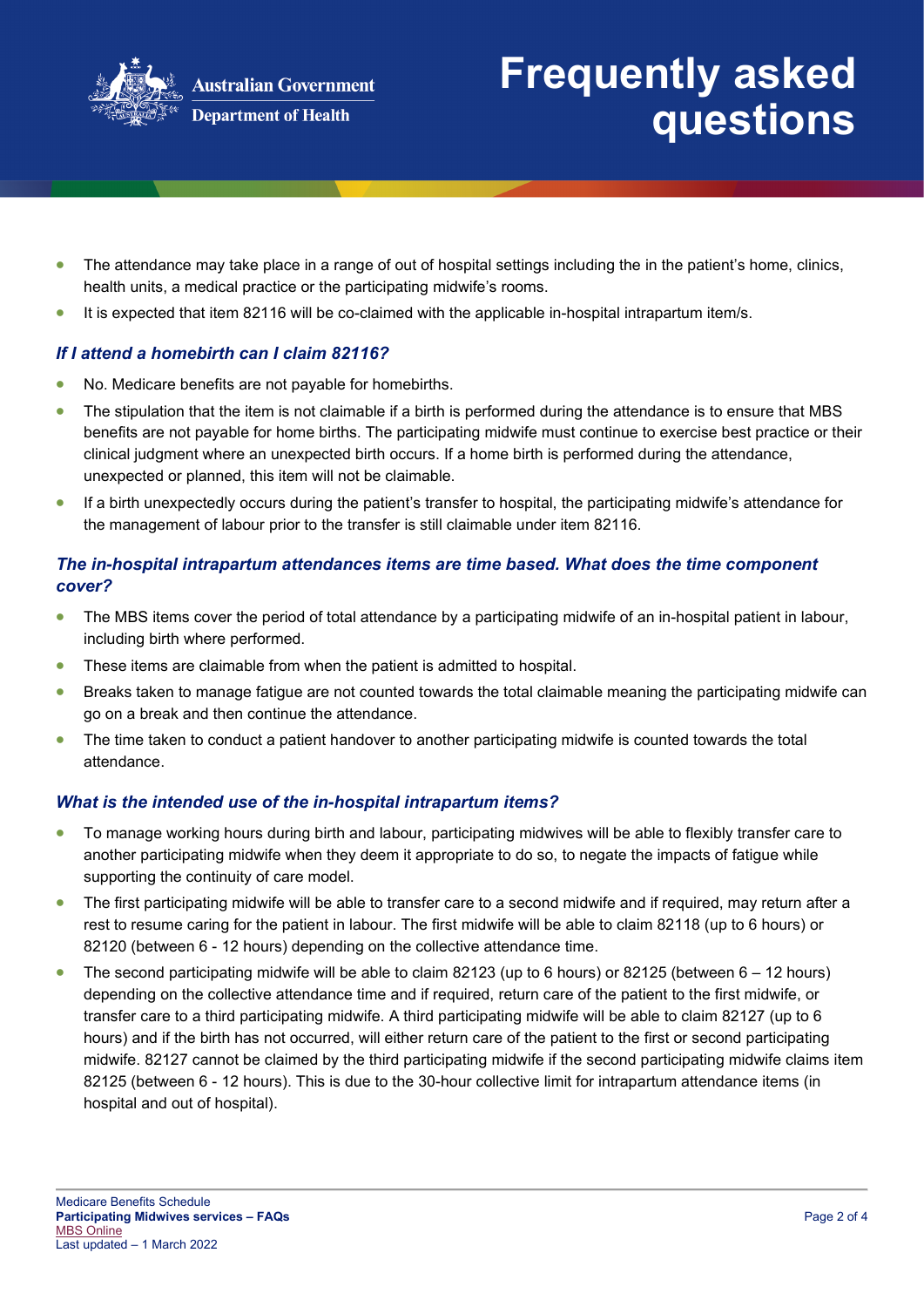

### *Why has the maternity care plan item changed to a service provision across a pregnancy that has progressed beyond 28 weeks?*

- Following the release of the MBS Review Taskforce report, the Department of Health established the Participating Midwives (PM) Implementation Liaison Group (ILG) for ongoing stakeholder consultation to inform the implementation of Taskforce endorsed recommendations. The PM ILG assisted the department to implement the changes in a way that best meets patient safety and care needs and aims to ensure there are no unintended consequences. ILG members are independent experts, representatives of professional organisations, practicing clinicians, and consumer representatives.
- The PM ILG considered the Taskforce recommendation that resulted in a change to the maternity care plan item (82115), which has been amended to restrict claiming to instances where the patient has had at least two antenatal attendances with the claiming participating midwife in the preceding six months, and to prevent the coclaiming of this item with the Obstetric items 16590 or 16591 except in exceptional circumstances.
- The PM ILG agreed that an amendment to the maternity care plan item descriptor to allow service provision across a pregnancy that has progressed beyond 28 weeks will reduce claiming confusion and will provide parity with GP Obstetrician care plan item numbers.

#### *How will I know what exceptional circumstances means for the maternity care plan item?*

- The creation of more than two maternity care plans for a patient, regardless of provider, is unlikely to support highquality care. To mitigate this, item 82115 should not be co-claimed with item 16590 or 16591 in the same pregnancy, except in exceptional circumstances.
- An exceptional circumstance where a new maternity care plan may be required includes where there has been a significant change in the patient's clinical condition or maternity care requirements. For example, where there has been a diagnosis that will significantly affect the maternity care requirements, or the participating midwife becomes the primary care provider with the intention to attend the birth, but the previously completed maternity care plan prepared by a GP/obstetrician cannot be accessed.
- For claiming purposes, the exceptional circumstance requiring another maternity care plan needs to be recorded in the patient's notes, and "exceptional circumstance" notated when submitting the claim.

#### *What are the antenatal attendance requirements for claiming a maternity care plan (82115)?*

- From 1 March 2022, item 82115 will be amended to restrict claiming to instances in which the patient has had at least two antenatal attendances, with the claiming participating midwife, in the preceding six months.
- There will be a six-month transition period for this requirement. This transition period acknowledges that in the six months prior to 1 March 2022 (before this requirement was legislated), participating midwives may not have had the required two antenatal visits with the patient to claim 82115 as at the time they were not aware of the upcoming requirement.
- The transition period will end on 1 September 2022.
- For example, if 82115 is provided on 1 April 2022 and only one antenatal attendance by the same participating midwife was provided in the past six months, then claiming item 82115 will still be permitted. If this same scenario occurs on 2 September 2022, then the claim would not be permitted.